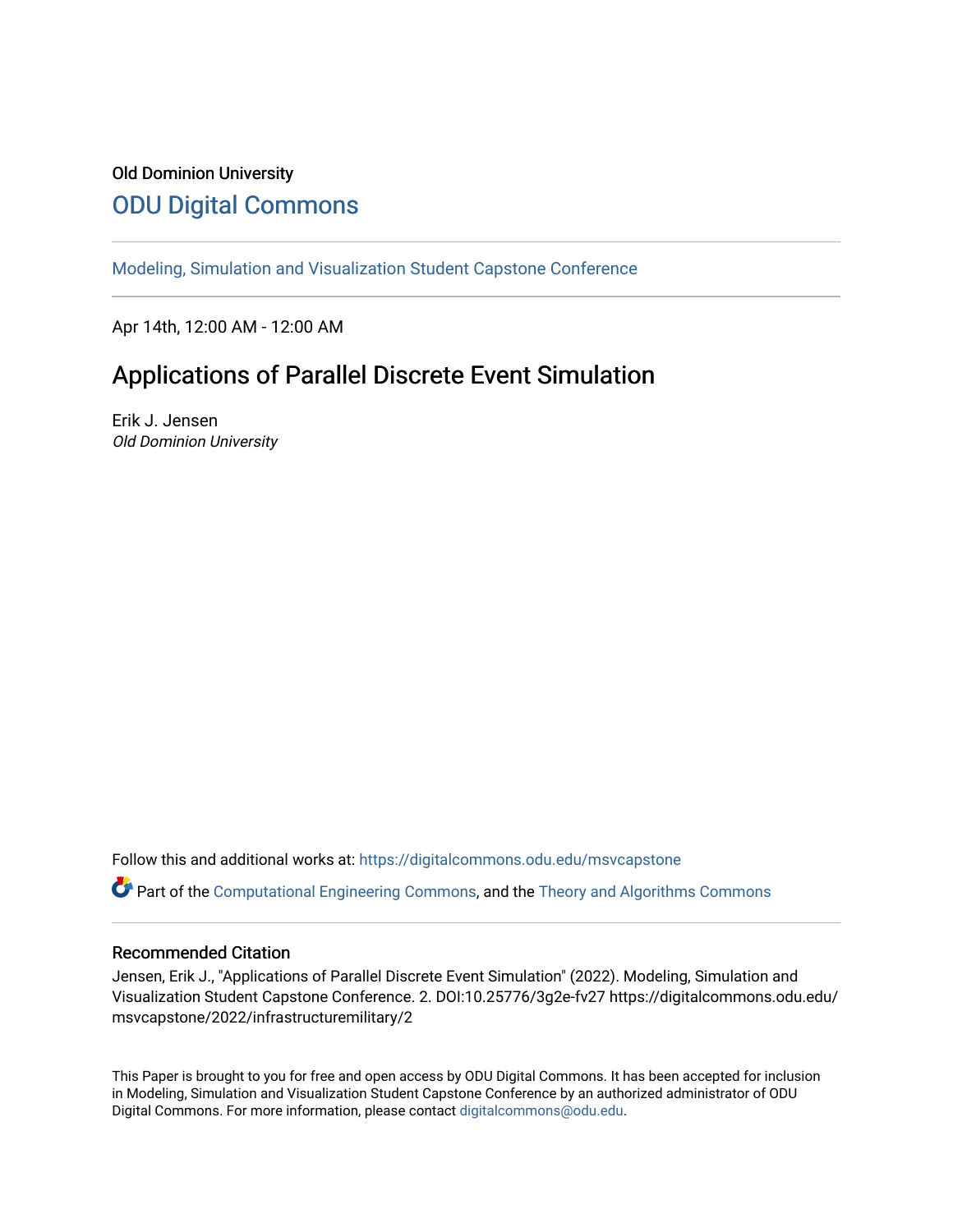#### **APPLICATIONS OF PARALLEL DISCRETE EVENT SIMULATION**

Erik J. Jensen Department of Computational Modeling and Simulation Engineering Old Dominion University 1300 Engineering and Computational Sciences Building, Norfolk, Va, USA Ejens005@odu.edu

#### **ABSTRACT**

This work presents three applications of parallel discrete event simulation (PDES), which describe the motivation for and the benefits of using PDES, the kinds of synchronization algorithms that are used, and scaling behavior with these different synchronization algorithms.

**Keywords:** parallel discrete event simulation, time warp, simultaneous events, rollbacks.

#### **1 INTRODUCTION**

Parallel Discrete Event Simulation (PDES) is useful in applications for which logical processes with limited dependency can be distributed among many processing elements. PDES may be required due to memory constraints, and PDES might offer significant speedup compared with sequential discrete-event simulation due to increased cache hits. This paper discusses the findings of three works that use PDES.

#### **2 WORKS**

#### **2.1 NeMo: A massively parallel discrete-event simulation model for neuromorphic architectures**

Neuromorphic computing is a new type of processor technology that has some advantages over von Neumann processors [1]. Neuromorphic processors use far less power than von Neumann processors and excel at complex neural network computations with "a brain-like computational model" [1]. Energy efficiency is extremely important for HPC systems, as they strive for exascale. As a part of the Super-Neuro research project, the authors are developing "an architecture simulation framework [that combines] a number of modeling and simulation components to enable the design space exploration of potential hybrid CPU, GPU, and neuromorphic computer systems" [1]. *NeMo* is the neuromorphic architecture modeling component and can be "execute[d] in parallel using optimistic event scheduling… and reverse computation" [1]. *NeMo* is executed on "2,048 Blue Gene/Q nodes for a 8,388,608 core neuromorphic processor model" that generates about ten billion events per second [1]. *NeMo* is simulated on Rensselaer's Optimistic Simulation System (ROSS), which is an implementation of Jefferson's Time Warp algorithm that uses asynchronous event scheduling with rollbacks for out-of-order events [1]. Regarding simultaneous events, the Time Warp implementation on ROSS cannot guarantee deterministic event ordering in the case of simultaneous events, so in this study simultaneous events are avoided by "adding a random jitter factor [epsilon] to each event" [1]. Peak events per second (EPS) is achieved running 256 neurons per neurosynaptic core, meaning EPS decreases using 512 neurons per core as communication costs and rollbacks slowed performance [1]. Primary and secondary rollbacks increase precipitously as the number of Blue Gene nodes increase [1]. The 256-core real-time GVT simulation spends 45ms on primary rollbacks, and the 512-core real-time GVT simulation spends 2,308ms on primary rollbacks, about a 50x increase [1]. A figure shows many more secondary rollbacks, compared with primary rollbacks, and a faster-than-linear increase in the number of all rollbacks for NeMo2 benchmark tests as Blue Gene nodes increase [1]. The authors are interested in testing *NeMo* with a conservative event scheduler and also on a time-stepped simulation [1]. Another goal is to process simultaneous events without the jitter value [1].